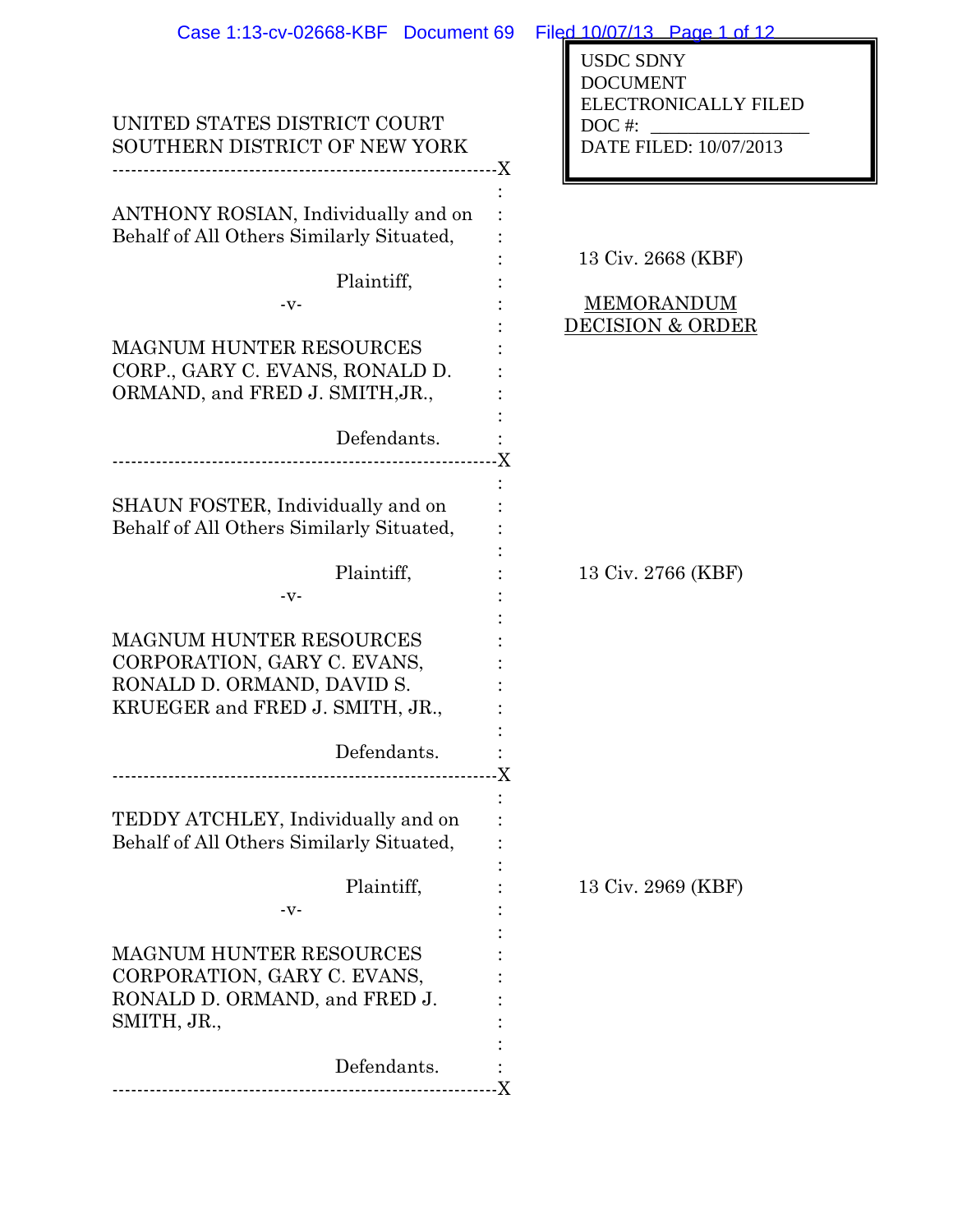| ---------------------------X             |   |                    |
|------------------------------------------|---|--------------------|
| MARY PAPPAS, Individually and on Behalf: |   |                    |
| of All Others Similarly Situated,        |   |                    |
|                                          |   |                    |
| Plaintiff,                               |   | 13 Civ. 3446 (KBF) |
| $-V -$                                   |   |                    |
|                                          |   |                    |
| <b>MAGNUM HUNTER RESOURCES</b>           |   |                    |
| CORPORATION, GARY C. EVANS,              |   |                    |
| RONALD D. ORMAND, and FRED J.            |   |                    |
| SMITH, JR.,                              |   |                    |
|                                          |   |                    |
| Defendants.                              |   |                    |
|                                          |   |                    |
|                                          |   |                    |
| DAVID MACATTE, Individually and on       |   |                    |
| Behalf of All Others Similarly Situated, |   |                    |
|                                          |   |                    |
| Plaintiff,                               |   | 13 Civ. 3899 (KBF) |
| $-V -$                                   |   |                    |
|                                          |   |                    |
| MAGNUM HUNTER RESOURCES CORP., :         |   |                    |
| GARY C. EVANS, RON ORMAND, JAMES :       |   |                    |
| W. DENNY, III, and H.C. "KIP"            |   |                    |
| FERGUSON, III,                           |   |                    |
| Defendants.                              | X |                    |
|                                          |   |                    |
| KATHERINE B. FORREST, District Judge:    |   |                    |

 Currently pending before the Court are six competing motions to appoint lead plaintiff and lead counsel in this consolidated putative class action brought pursuant to Section  $21D(a)(3)(B)$  of the Securities Exchange Act of 1934, as amended by the Private Securities Litigation Reform Act ("PSLRA"), 15 U.S.C. §  $78u-4(a)(3)(B)$  (2010).<sup>1</sup> Plaintiffs in this action, purchasers of Magnum Hunter

 $\overline{a}$ 

<sup>&</sup>lt;sup>1</sup> This action is the result of consolidating four separate related cases with Rosian v. Magnum Hunter Resources Corp. et al., 13 Civ. 2668. On May 16, 2013, the Court consolidated Foster v. Magnum Hunter Resources Corp. et al., 13 Civ. 2766, and Atchley v. Magnum Hunter Resources Corp. et al., 13 Civ. 2969, with this case. (ECF No. 11.) On June 25, 2013, the Court consolidated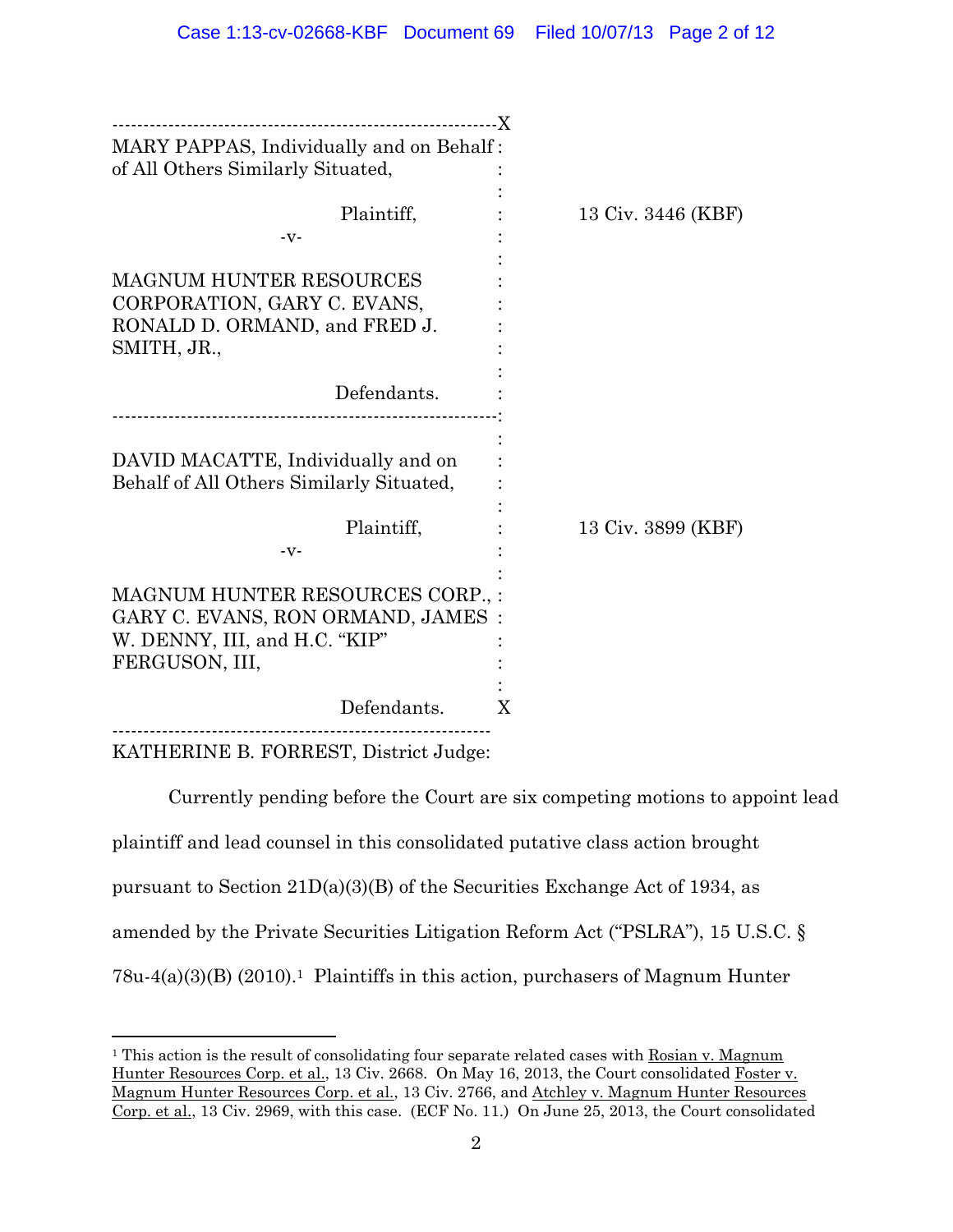### Case 1:13-cv-02668-KBF Document 69 Filed 10/07/13 Page 3 of 12

Resources Corporation ("Magnum Hunter") securities between January 17, 2012, and April 22, 2013, have sued Magnum Hunter and certain of its officers and directors based on alleged misrepresentation of the company's financial condition. (Compl. ¶¶ 1, 5, 11–16, ECF No. 1.)

 The following six Movants seek appointment as lead plaintiff and approval of their selection of counsel: Tuan Thanh Ly (ECF No. 17), Mary Pappas and the ILNAF Trust ("the Pappas Group") (ECF No. 21), the Magnum Hunter Investor Group ("the Kelly Group") (ECF No. 24),2 Edward Paige (ECF No. 35), the Delaware County Employees Retirement Fund and Robert D'Agosta ("the D'Agosta Group") (ECF No. 38), and the Magnum Hunter Institutional Investor Group ("the Macomb Group") (ECF No. 40).3

For the reasons set forth below, Movant Edward Paige's motion is

GRANTED, and the remaining five motions are DENIED.

## **DISCUSSION**

## I. Appointment of Lead Plaintiff

 $\overline{a}$ 

A. Largest Financial Interest

Pursuant to the PSLRA, the Court "shall appoint as lead plaintiff the

member or members of the purported plaintiff class that the Court determines to be

Pappas v. Magnum Hunter Resources Corp. et al., 13 Civ. 3446, with this case. (ECF No. 43.) On October 3, 2013, the Court consolidated Macatte v. Magnum Hunter Resources Corp. et al., 13 Civ. 3899, with this case.

<sup>2</sup> The Magnum Hunter Investor Group is composed of individuals Jason Kelly, Anne Sanders, Darren Sanders, Raymond Sandler, and James Carlson. (Mem. of L. in Supp. of Mot. of Magnum Hunter Investor Grp. 1, ECF No. 26.)

<sup>3</sup> The Magnum Hunter Institutional Investor Group is composed of three institutions: Macomb County Employees' Retirement System, IBEW Local Union No. 58 Annuity Fund, and Iron Workers District Council of New England Pension Fund. (Mem. of L. in Supp. of Magnum Hunter Institutional Investor Grp.'s Mot. 1, ECF No. 41.)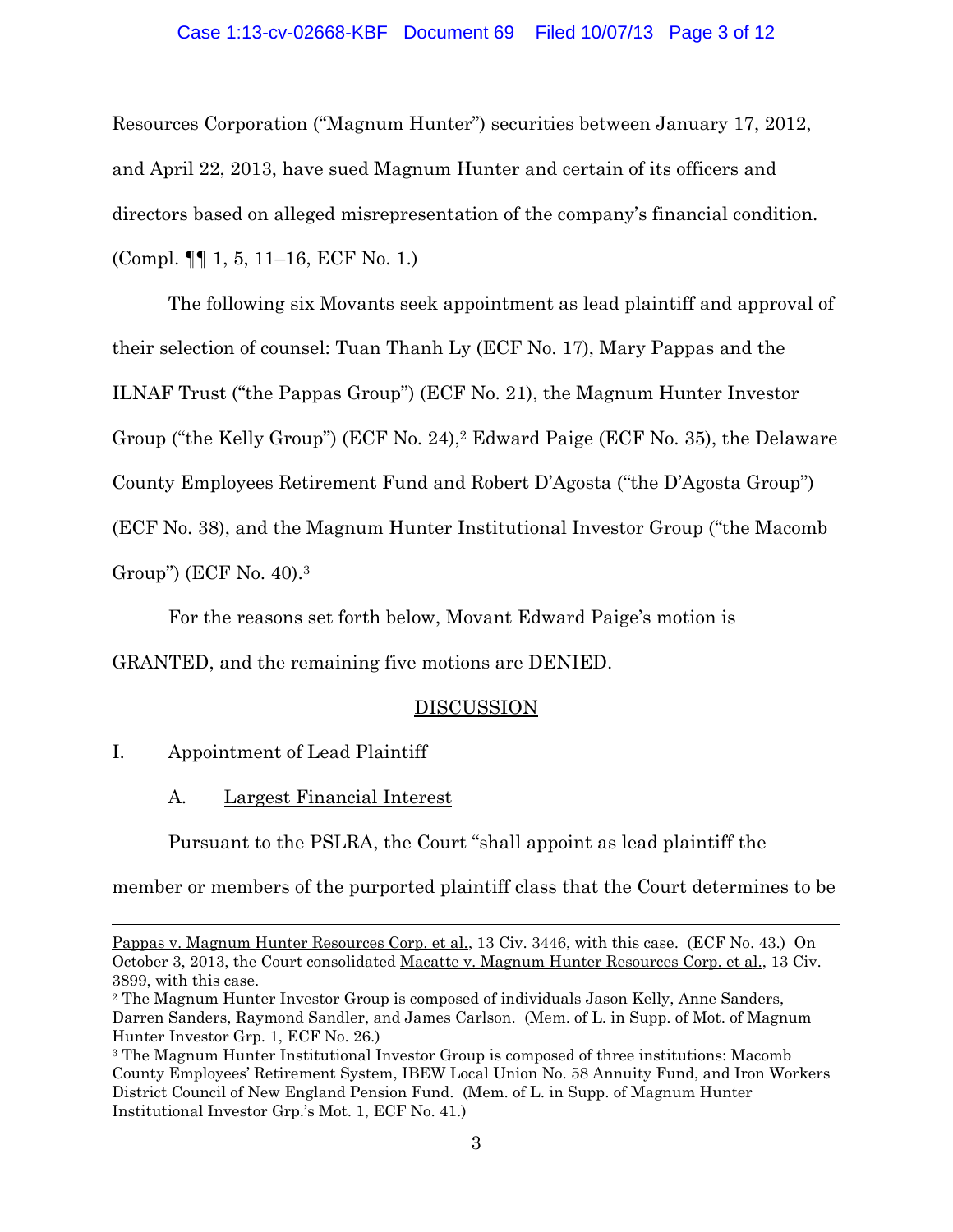#### Case 1:13-cv-02668-KBF Document 69 Filed 10/07/13 Page 4 of 12

most capable of adequately representing the interests of class members." 15 U.S.C.  $\S 78u-4(a)(3)(B)(i)$ . The PSLRA creates a "[r]ebuttable presumption" that the "most adequate plaintiff . . . is the person or group of persons" that "has the largest financial interest in the relief sought by the class," provided that such person or persons satisfies the requirements of Rule 23. Id.  $\S$  78u-1(a)(3)(B)(iii)(I)(aa)–(cc). The presumption may be rebutted upon a showing that the presumptive lead plaintiff "will not fairly or adequately protect the interests of the class" or "is subject to unique defenses that render such plaintiff incapable of adequately representing the class." Id.  $\S 78u-4(1)(a)(3)(B)(iii)(II)(aa)–(bb).$ 

In determining which putative lead plaintiff has the largest financial interest, courts generally examine the four Lax factors: (1) the number of shares purchased; (2) the number of net shares purchased; (3) the net funds expended by the plaintiffs during the class period; and (4) the approximate losses suffered by the plaintiffs. Richman v. Goldman Sachs Grp., Inc., 274 F.R.D. 473, 475 (S.D.N.Y. 2011) (citing Lax v. Merchs. Acceptance Corp., 1997 WL 461036 (N.D. Ill. Aug. 11, 1997)). While courts in this Circuit "weigh" and "balance" the factors against each other, they usually consider the fourth factor—approximate loss—to be the most significant. <u>See Richman</u>, 274 F.R.D. at 475. Courts in this district have a "very strong preference" for the "last-in, first-out" method of calculating losses. Id. at 473.

Applying these four factors, the Court finds that Movant Paige has the largest financial interest in the action.

4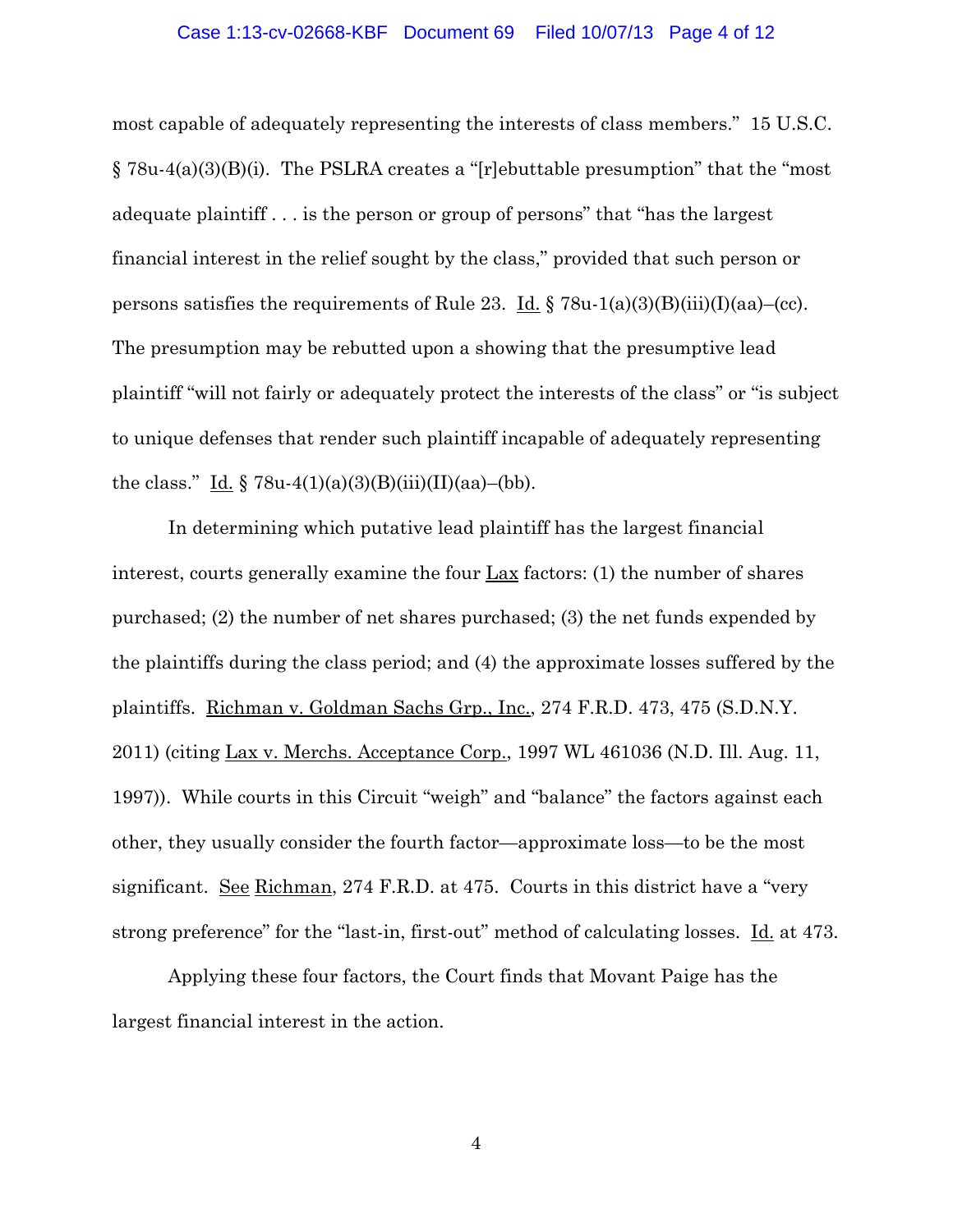First, the Court easily dismisses the claims of Ly, the Pappas Group, the Kelly Group, and the D'Agosta Group. Their estimated losses, using the LIFO method, fall below the estimated losses of Paige and the Macomb Group, even after disaggregating the Macomb Group and considering each of its members individually. The following chart sets forth the parties' estimated LIFO losses:

| Movant         | <b>Estimated LIFO losses</b>                                |
|----------------|-------------------------------------------------------------|
| Ly             | \$59,608 (Seidman Decl. Ex. 4. ECF No. 19)                  |
| Pappas Group   | \$34,600 (Zamansky Decl. Ex. C, ECF No. 22)                 |
| Kelly Group    | \$16,873 (Fearon Decl. Ex. 3, ECF No. 25)                   |
| Paige          | \$324,229 (Bunch Decl. Ex. C, ECF No. 37)                   |
| D'Agosta Group | \$88,718 (Mem. L. in Supp. of Mot. by Del. Cnty. Emps. Ret. |
|                | Fund Ex. C, ECF No. 39)                                     |
| Macomb Group   | \$528,962 (Rosenfeld Decl. Ex. C, ECF No. 42)               |
| Macomb         | $$246,417$ (Id.)                                            |
| Local No. 58   | $$177,394$ (Id.)                                            |
| Iron Workers   | $$105,152$ (Id.)                                            |

Both Paige and the Macomb Group contend that they have the largest financial interest in the litigation. Paige acknowledges that the Macomb Group's aggregate LIFO loss is higher than his own, but argues that it cannot satisfy the requirements of Rule 23, and therefore "will not fairly or adequately protect the interests of the class," as required by the PSLRA, 15 U.S.C. § 78u- $4(1)(a)(3)(B)(iii)(II)(aa)$ –(bb). (Mem. in Further Supp. of Mot. of Movant Paige

("Paige Reply") 10, ECF No. 55.) Thus, Paige argues, this Court must disaggregate

the Macomb Group and consider each of the three constituent investors separately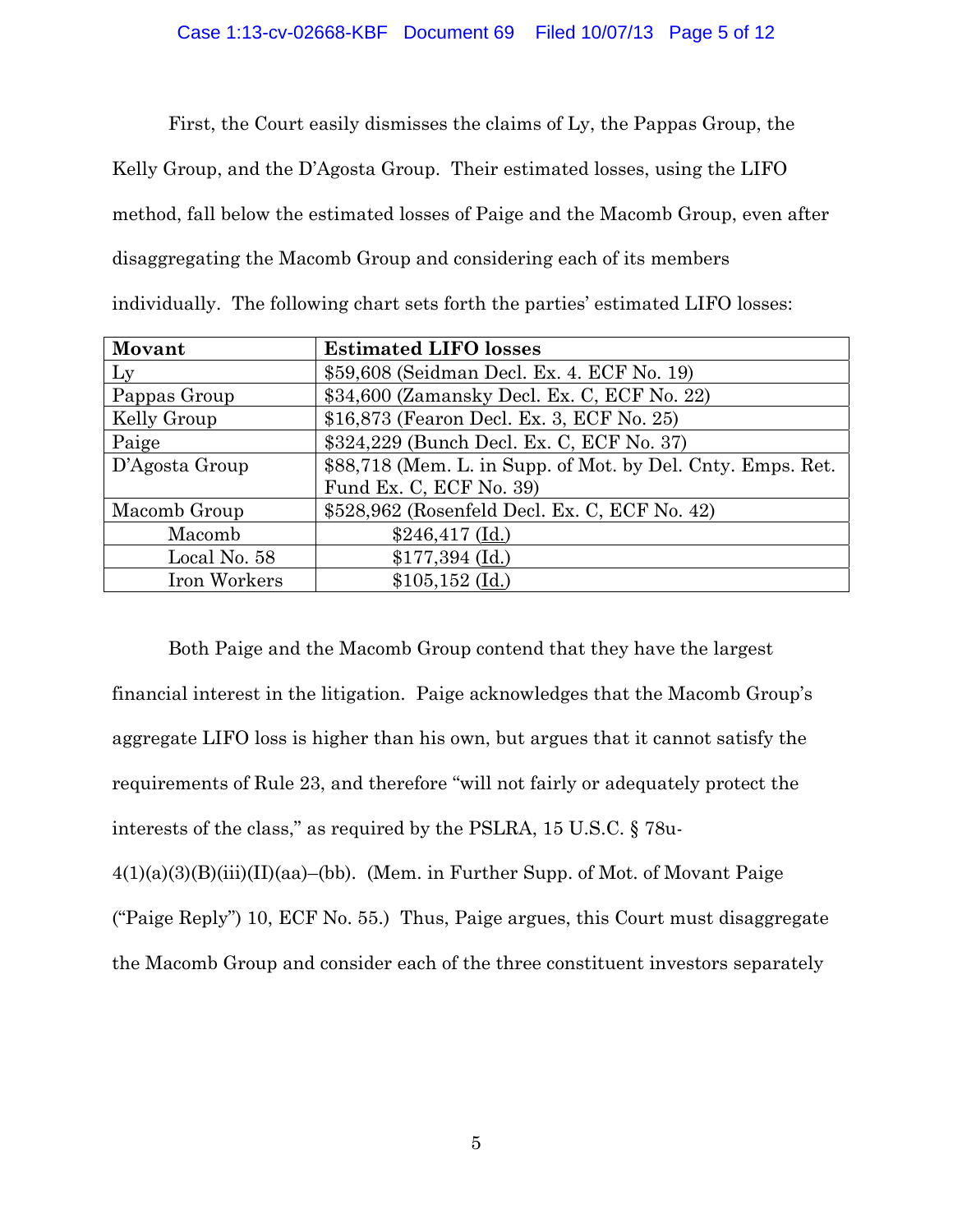#### Case 1:13-cv-02668-KBF Document 69 Filed 10/07/13 Page 6 of 12

in before appointing a lead plaintiff.<sup>4</sup> (Id.) This Court agrees that disaggregation is appropriate.

Though the PSLRA expressly permits "a person or group of persons" to be appointed lead plaintiff, 15 U.S.C. § 78u-4(a)(3)(B), it does not define "group" or how a group's members must be related. Courts are divided as to whether the phrase "members" allows for aggregation of unrelated investors as a "group" for purposes of lead plaintiff status. Compare, e.g., Beckman v. Ener1, Inc., No. 11 Civ. 5794 (PAC), 2012 WL 512651, at \*4 (S.D.N.Y. Feb. 15, 2012) (disaggregating a group of investors); with Richman, 274 F.R.D. at 480 (appointing a group of pension funds as lead plaintiff).

While courts in this District are sometimes willing to appoint groups of investors, such movants must show that group appointment is appropriate on a case-by-case basis. "Accordingly, a proposed group must proffer an evidentiary showing that unrelated members of a group will be able to function cohesively and to effectively manage the litigation apart from their lawyers." Varghese v. China Shenghuo Pharm. Holdings, Inc., 589 F. Supp. 2d 388, 393 (S.D.N.Y. 2008). Courts consider various factors in this inquiry, including "(1) the existence of a prelitigation relationship between group members; (2) involvement of the group members in the litigation thus far; (3) plans for cooperation; (4) the sophistication of

 $\overline{a}$ 

<sup>4</sup> Paige also argues that two of the other Lax factors—net shares purchased and net expenditures favor him even if he is compared against the aggregated Macomb Group. (Mem. in Further Supp. of Mot. of Movant Paige 12, ECF No. 55.) The Court agrees that those two factors favor Paige. However, because the Court disaggregates the Macomb Group and considers each investor separately, it need not consider those two factors to reach its decision.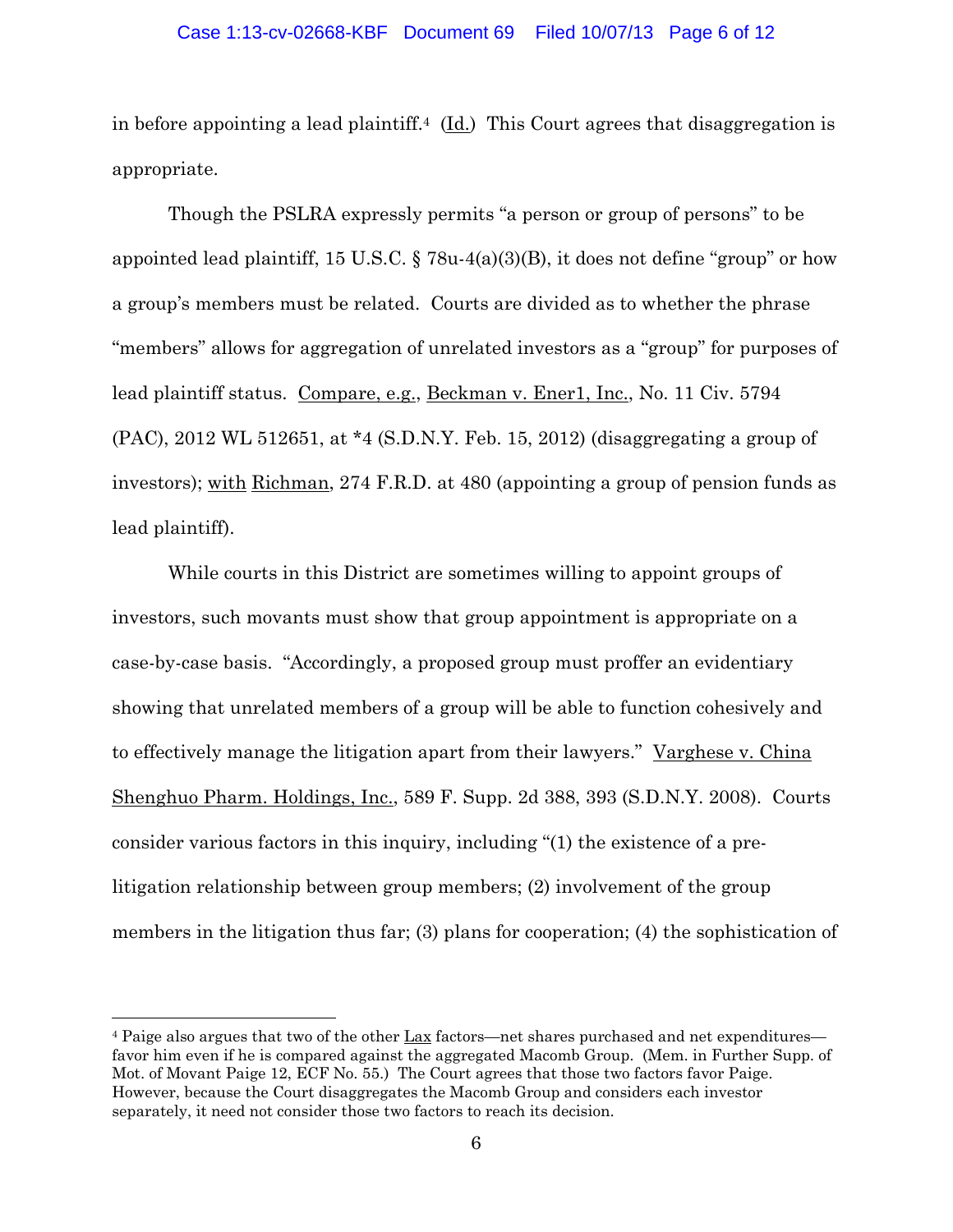# Case 1:13-cv-02668-KBF Document 69 Filed 10/07/13 Page 7 of 12

its members; and (5) whether the members chose outside counsel, and not vice versa." Id.

The Macomb Group has not alleged facts sufficient to show the cohesiveness necessary to achieve appointment as lead plaintiff. The Group argues that "it is a small, cohesive group of pension funds that is dedicated to pursuing this action." (Magnum Hunter Inst. Investor Grp.'s Mem. in Further Supp. of Mot. for App't as Lead Pl. 5, ECF No. 54.) However, the Group's declaration in support of its motion does not allege that the members of the group have any pre-litigation relationship. In fact, the Group acknowledges that it was formed specifically to "file a joint motion for appointment as lead plaintiff." (See Rosenfeld Decl. Ex. B (Joint Declaration) 2, ECF No. 42.)

Accordingly, the Court finds insufficient "evidence that the members of the group will act collectively and separately from their lawyers." In re Tarragon Corp. Secs. Litig., 2007 WL 4302732 (PKC) (S.D.N.Y. Dec. 6, 2007); see also In re Razorfish, Inc. Secs. Litig., 143 F. Supp. 2d 304, 308–09 (S.D.N.Y. 2001) (rejecting a putative group because it lacked an independent existence, its members had no prior relationship, and it appeared to be no more than "artifice cobbled together by cooperating counsel"). The fact that the Group proposes the appointment of two law firms as co-lead counsel to represent it does not help its cause. See In re Donnkenny Inc. Secs. Litig., 171 F.R.D. 156, 158 (S.D.N.Y. 1997) ("To allow lawyers to designate unrelated plaintiffs as a 'group' and aggregate their financial stakes would allow and encourage lawyers to direct the litigation.").

7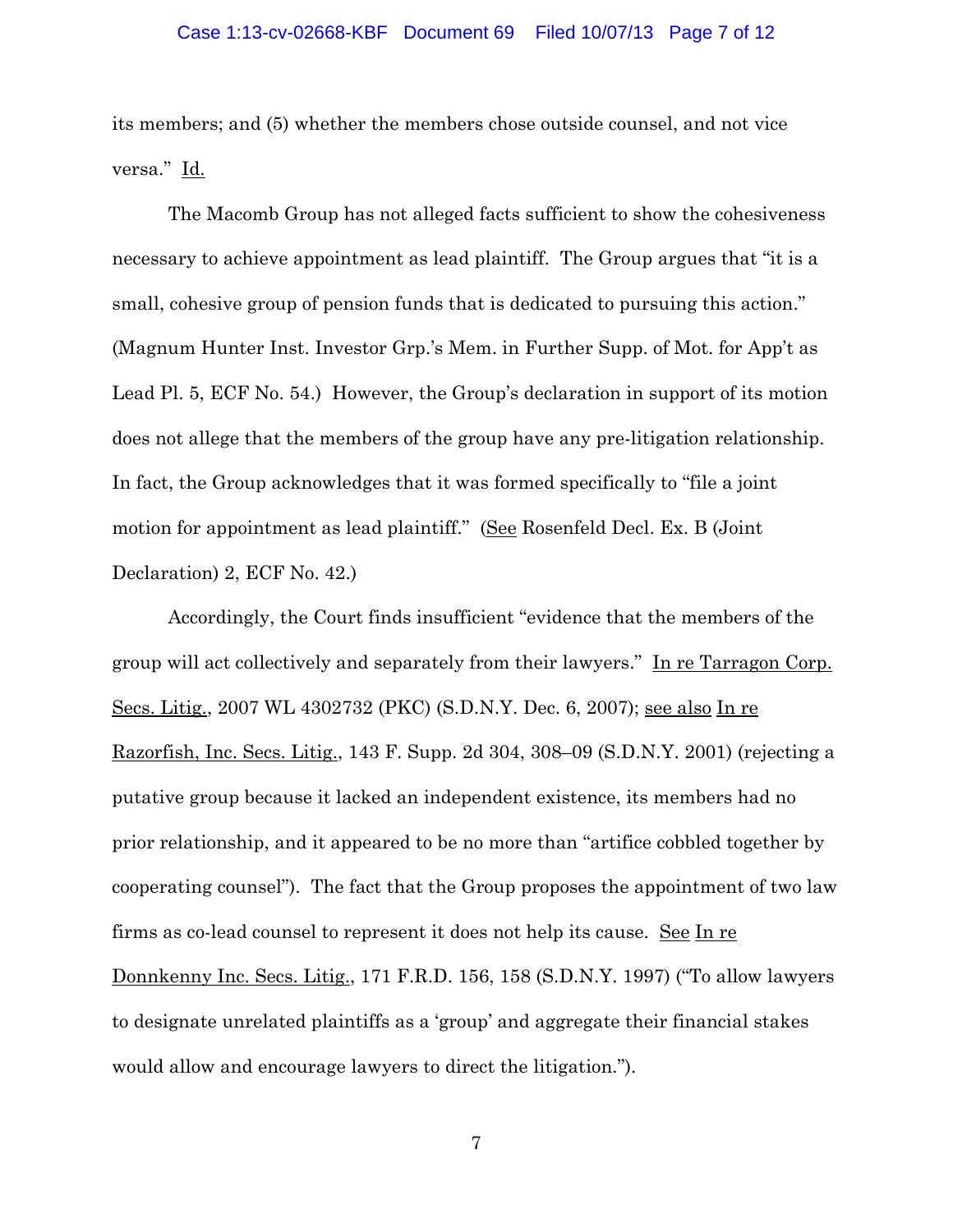### Case 1:13-cv-02668-KBF Document 69 Filed 10/07/13 Page 8 of 12

The Court therefore disaggregates the group sua sponte and considers its members as individual contenders for lead plaintiff. See, e.g., Beckman, 2012 WL 512651, at \*4. On that basis, Paige has the greatest estimated losses, in addition to the greatest net shares purchased and net funds expended. Because he has the largest financial interest based on all three metrics, he is presumptively the lead plaintiff.

| Movant              | <b>Estimated LIFO losses</b>       |
|---------------------|------------------------------------|
| Paige               | $$324,229$ (Bunch Decl. Ex. C)     |
| Macomb              | $$246,417$ (Rosenfeld Decl. Ex. C) |
| Local No. 58        | $$177,394$ (Rosenfeld Decl. Ex. C) |
| <b>Iron Workers</b> | $$105,152$ (Rosenfeld Decl. Ex. C) |

### B. Rule 23 Requirements

For appointment of lead plaintiff, the PSLRA mandates that an appointed lead plaintiff make a preliminary showing that it meets the requirements of Rule 23 of the Federal Rules of Civil Procedure. 15 U.S.C. § 78u-4(a)(3)(B)(iii)(cc). Such a showing by no means requires the type of review a Court must conduct in a full review of the Rule 23 factors in relation to a motion to certify a class. See Pirelli, 229 F.R.D. at 412.

Of the four Rule 23 requirements—colloquially known as numerosity, commonality, typicality, and adequacy, see Fed. R. Civ. P. 23(a)—typicality and adequacy are the most relevant to the appointment of a lead plaintiff. See Pirelli Armstrong Tire Corp. Retiree Med. Benefits Trust v. LaBranche & Co., Inc., 229 F.R.D. 359, 412 (S.D.N.Y. 2004). "Typicality is satisfied if each class member's claim arises from the same course of events, and each class member makes similar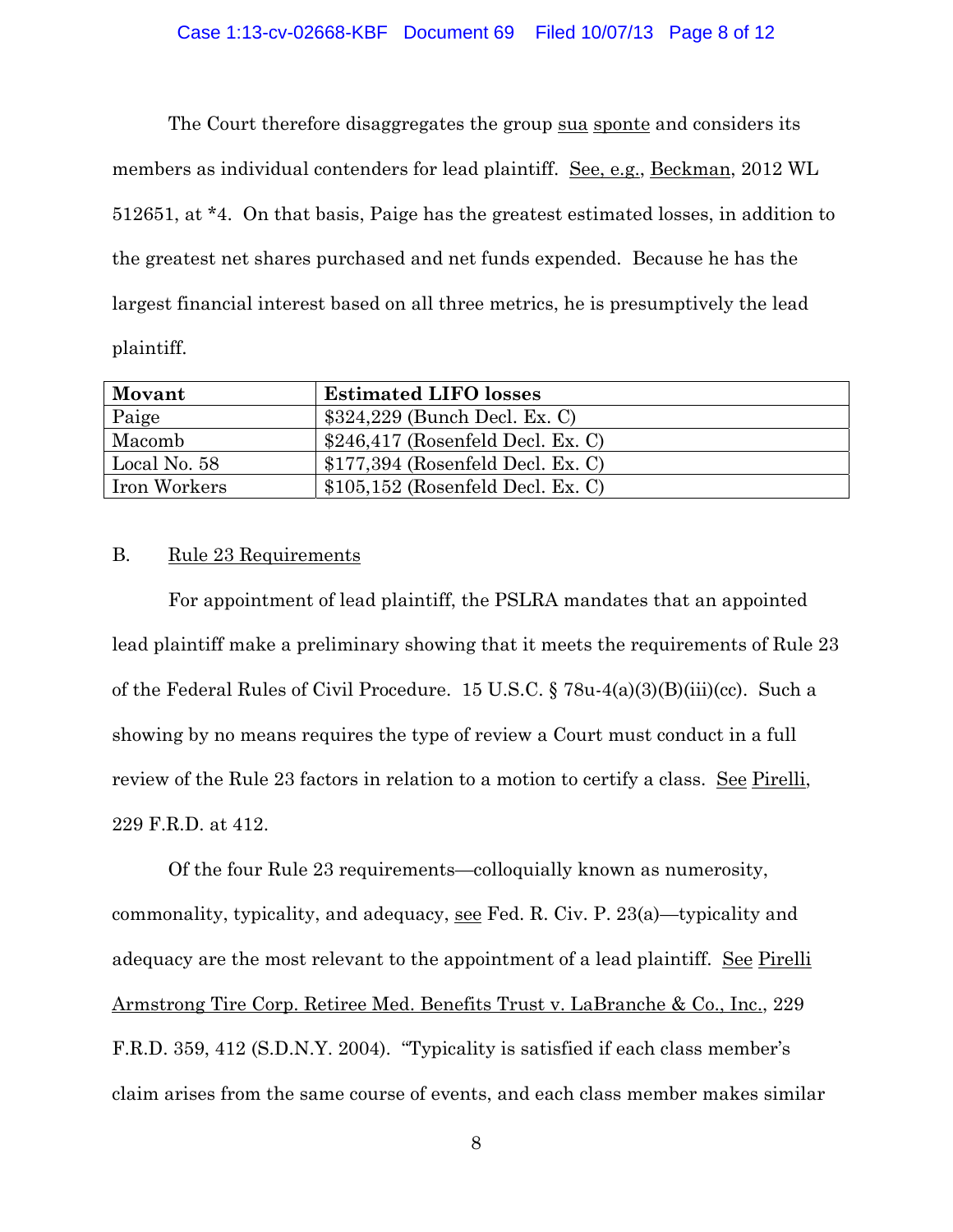### Case 1:13-cv-02668-KBF Document 69 Filed 10/07/13 Page 9 of 12

legal arguments to prove the defendant's liability." In re Orion Secs. Litig., No. 08 Civ. 1328, 2008 WL 2811358, at \*5 (S.D.N.Y. July 8, 2008) (quotations marks and citation omitted). Adequacy simply means that a proposed lead plaintiff has the ability to "fairly and adequately protect the interests of the class." Id. (quoting Fed. R. Civ. P. 23(a)). A movant need only make a "preliminary showing" as to those two prerequisites for appointment as lead plaintiff. Pirelli, 229 F.R.D. at 412.

The Court finds that Paige has made the required preliminary showing of typicality and adequacy required by Rule 23. The Court has taken only a quick look at the Rule 23 factors rather than conducted the in-depth analysis required by Wal-Mart Stores, Inc. v. Dukes, 131 S. Ct. 2541 (2011). This statement therefore does not predetermine how the Court would resolve those factors on a formal Rule 23 motion. See Weinberg v. Atlas Air Worldwide Holdings, Inc., 216 F.R.D 248, 252 (S.D.N.Y. 2003) ("[A] wide ranging analysis under Rule 23 is not appropriate at this initial stage of the litigation and should be left for consideration of a motion for class certification.") (alterations and internal quotation marks omitted).

First, Paige's claims are typical of the putative class, because his claims arise from the same course of events as the other plaintiffs and will rely on the same legal theories. Paige purchased Magnum Hunter securities during the class period and, like other putative class members, suffered a loss in the form of diminution of the value of his securities. (Mem. of L. in Supp. of Mot. of Paige (Paige Mot.) 7, ECF No. 36.) Like the other Movants and members of the putative class, he alleges that

9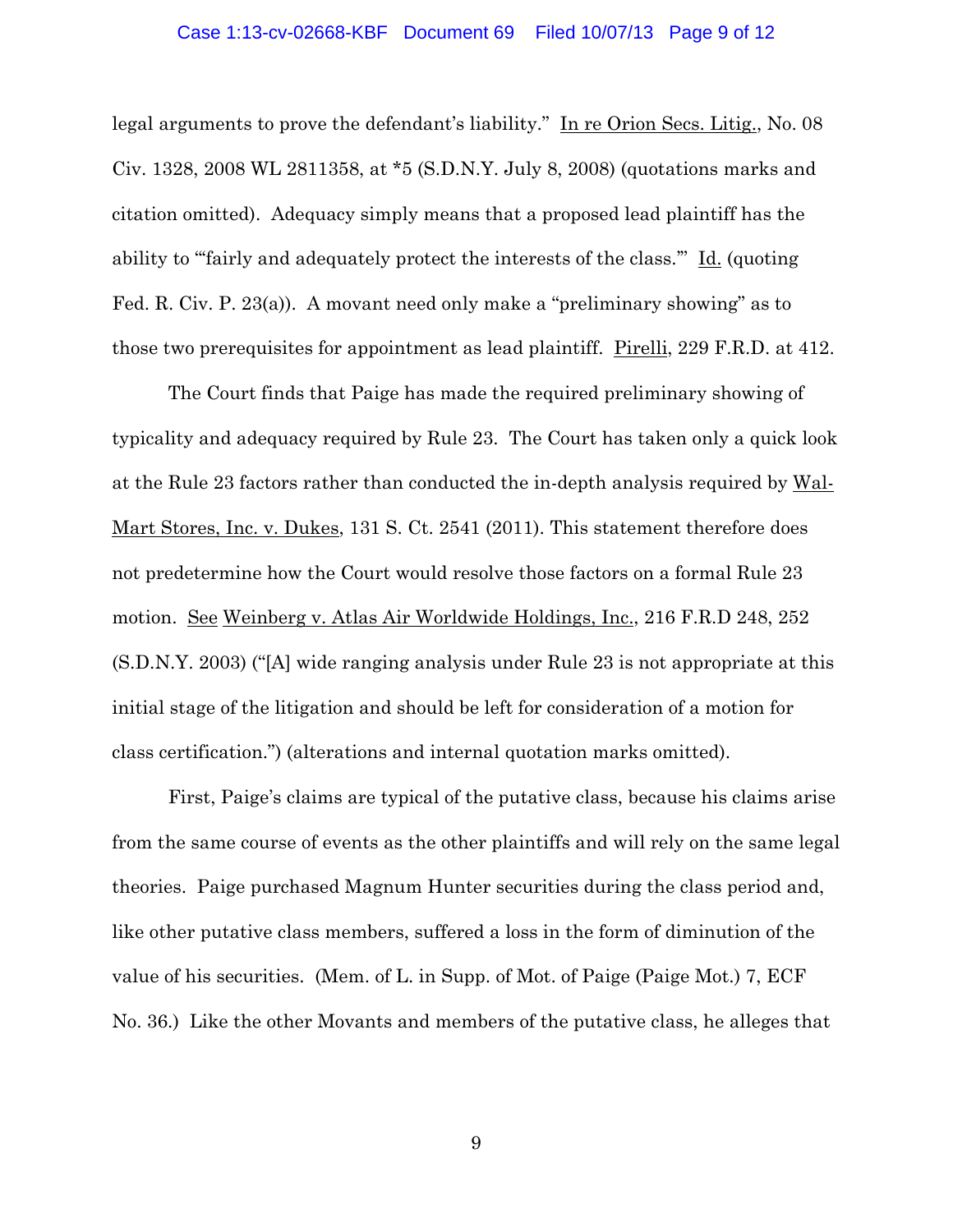Magnum Hunter and its officers and directors made false and misleading statements upon which he relied. (Paige Reply 13.)

Paige will also adequately represent the class. His large financial stake makes him "extremely motivated to pursue the claims in this action," and his proposed class counsel is a highly qualified firm with extensive expertise and experience in securities litigation. (Paige Reply 9; Paige Mot. 7; Bunch Decl. Ex. D (Cohen Milstein resume).) See In re Elan Corp. Secs. Litig., 08 Civ. 8761 (AKH), 2009 WL 1321167, at \*2 (S.D.N.Y. May 11, 2009.

#### C. Appointment of Lead Counsel

The appointment of lead counsel is accorded to the "most adequate plaintiff," conditioned upon court approval. 15 U.S.C.  $\S 78u-4(a)(3)(B)(v)$ . The Court begins from a "strong presumption in favor of approving a properly-selected lead plaintiff's decision as to counsel selection and counsel retention." In re Adelphia Commc'ns Corp. Secs. & Derivative Litig., 03 MDL 1529 (LMM), 2008 WL 4128702, at \*2 (S.D.N.Y. Sept. 3, 2008).

The Court finds that Paige's proposed counsel, Cohen Milstein Sellers & Toll PLLC, has substantial experience litigating on behalf of securities class action plaintiffs in these types of actions. (See Paige Mot. 7; Bunch Decl. Ex. D.) The Court will thus appoint the firm to serve as lead counsel in this action.

#### CONCLUSION

For the aforementioned reasons, it is hereby ORDERED that: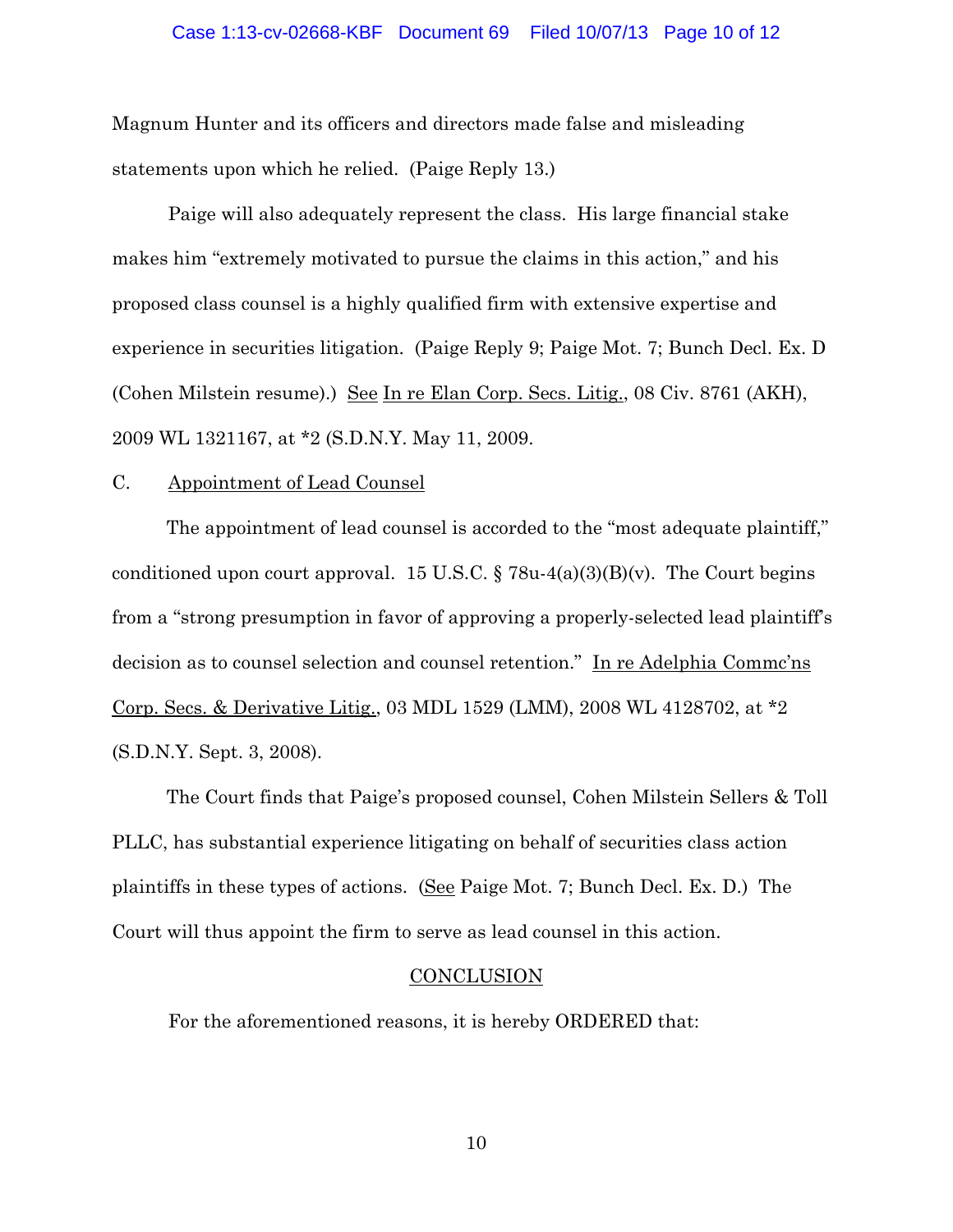- 1. This action shall be renamed In re Magnum Hunter Resources Corporation Securities Litigation.
- 2. All related actions subsequently filed in, or transferred to, this District shall be consolidated into this action, absent order of the Court.
- 3. Movant Edward Paige's motion for appointment as lead plaintiff and for selection of lead counsel is GRANTED. Paige will serve as lead plaintiff in this action, with Cohen Milstein Sellers & Toll PLLC as lead counsel.
- 4. Ly, the Pappas Group, the Kelly Group, the D'Agosta Group, and the Macomb Group's motions for appointment as lead plaintiff and for selection of lead counsel are DENIED.
- 5. Counsel for Defendants shall enter notices of appearance in this action.
- 6. Lead Plaintiff Paige shall file an amended consolidated complaint not later than **Monday, October 21, 2013**.
- 7. Defendants shall answer or otherwise respond to the amended consolidated complaint not later than **Monday, November 18**.
- 8. If Defendants file a motion to dismiss the amended consolidated complaint, lead plaintiff shall file and serve its opposition to the motion not later than **Monday, December 16**, and Defendants shall file and serve any reply not later than **Monday, December 23**.
- 9. The parties shall appear for an initial pretrial conference ("IPTC") on **Thursday, January 16, 2014 at 1:00 p.m.**